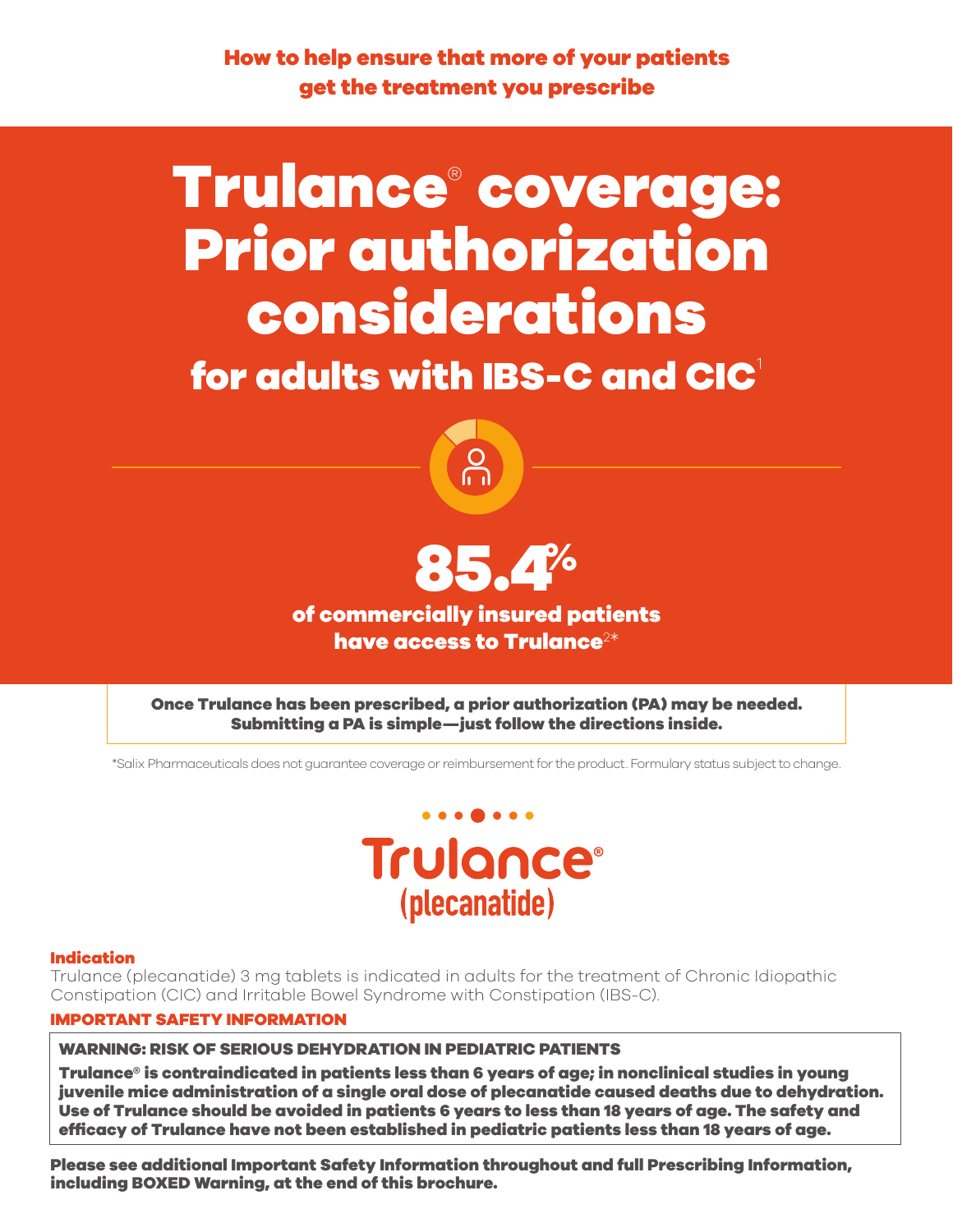# Irritable Bowel Syndrome with Constipation (IBS-C)

# Trulance (plecanatide) 3 mg tablets is indicated in adults for the treatment of IBS-C.

# **STEPS**



**2**

**3**

- Provide patient and insurance information
- Include prescriber information (eg, practice name, your name, NPI #, DEA/license #)
- Provide accurate information, including:
	- Age, diagnosis, dosing age of patient, IBS-C, Trulance 3 mg taken orally once daily<sup>1</sup>
	- Previous therapies tried and failed<sup>3</sup> eg, bulking agents, osmotic laxatives, stool softeners, stimulant laxatives, chloride channel activators, and other GC-C agonists
	- **ICD-10 code for IBS-C<sup>4\*</sup> K58.1 irritable bowel syndrome with constipation**
	- Rationale for prescribing Trulance

**4** Remember to include your signature and the date

# IN 2019...



patients<sup>2+</sup> when





approval rate for strong and the strong supply and the strong supply and the strong supply  $\frac{1}{2}$  for up to a 90-day supply commercially insured  $\frac{1}{2}$  for  $\frac{1}{2}$  for up to a 90-day supply

# submitted through **If you work with CoverMyMeds**<br>CoverMyMeds

You can start a prior authorization for Trulance to expedite approval:

**1-866-452-5017** • **[CoverMyMeds.com](https://CoverMyMeds.com)** • 1-866-452-5017

# approval rate for **Average out-of-pocket costs<sup>2</sup>**

- \$34.88 for Medicare Part-D patients
- \* The ICD-10 codes and all other patient-access-related information are provided for informational purposes only. It is the treating physician's responsibility to determine the proper diagnosis, treatment, and applicable ICD-10 code. Salix Pharmaceuticals does not guarantee coverage or reimbursement for the product.
- † Submission is not a guarantee of coverage or payment. Payer coverage subject to change without notice.
- ‡ Eligible, commercially insured patients may pay as little as \$25 per prescription fll of Trulance. Patient is not eligible if he/she participates in, seeks reimbursement or submits a claim for reimbursement to any federal or state healthcare program with prescription drug coverage. Maximum benefts and other restrictions apply. Visit<www.trulance.com> for full eligibility criteria, terms, and conditions.

# IMPORTANT SAFETY INFORMATION (cont'd)

# Contraindications

- Trulance is contraindicated in patients less than 6 years of age due to the risk of serious dehydration.
- Trulance is contraindicated in patients with known or suspected mechanical gastrointestinal obstruction.

Please see additional Important Safety Information throughout and full Prescribing Information, including BOXED Warning, at the end of this brochure.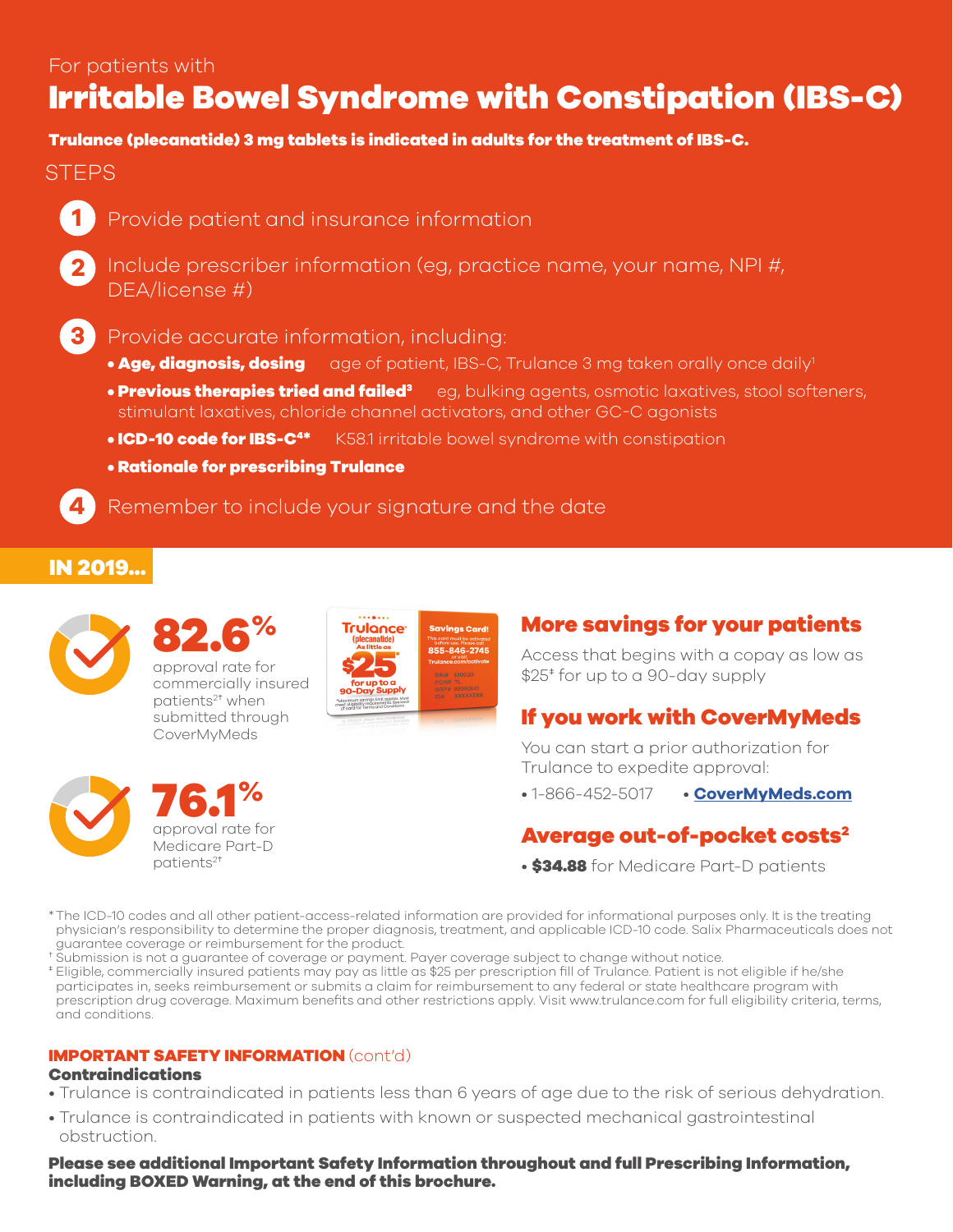# Chronic Idiopathic Constipation (CIC)

# Trulance (plecanatide) 3 mg tablets is indicated in adults for the treatment of CIC.

# **STEPS**



Provide patient and insurance information



**2** Include prescriber information (eg, practice name, your name, NPI #, DEA/license #)



Provide accurate information, including:

- Age, diagnosis, dosing age of patient, CIC, Trulance 3 mg taken orally once daily<sup>1</sup>
- $\bullet$  Previous therapies tried and failed $^3$ eg, bulking agents, osmotic laxatives, stool softeners, stimulant laxatives, chloride channel activators, and other GC-C agonists
- **ICD-10 code for CIC<sup>4\*</sup>** K59.04 chronic idiopathic constipation
- Rationale for prescribing Trulance

**4** Remember to include your signature and the date



# Important considerations if a Letter of Medical Necessity is needed

- 
- 
- 
- Include name of medication  $\qquad \qquad \text{as clinically necessary}$
- $\checkmark$  Keep it concise  $\checkmark$  Specify diagnosis (eg, IBS-C or CIC)
- $\checkmark$  Submit on practice letterhead  $\checkmark$  State your treatment rationale
	- Include patient name  $\bigvee$  Specify duration of the treatment (eg, as long
	- (eg, Trulance 3 mg)  $\bigvee$  Include your name, your signature, and the date

# IMPORTANT SAFETY INFORMATION (cont'd)

# Warnings and Precautions

# Risk of Serious Dehydration in Pediatric Patients

- Trulance is contraindicated in patients less than 6 years of age. The safety and effectiveness of Trulance in patients less than 18 years of age have not been established. In young juvenile mice (human age equivalent of approximately 1 month to less than 2 years), plecanatide increased fuid secretion as a consequence of stimulation of guanylate cyclase-C (GC-C), resulting in mortality in some mice within the frst 24 hours, apparently due to dehydration. Due to increased intestinal expression of GC-C, patients less than 6 years of age may be more likely than older patients to develop severe diarrhea and its potentially serious consequences.
- • Use of Trulance should be avoided in patients 6 years to less than 18 years of age. Although there were no deaths in older juvenile mice, given the deaths in young mice and the lack of clinical safety and effcacy data in pediatric patients, use of Trulance should be avoided in patients 6 years to less than 18 years of age.

Please see additional Important Safety Information throughout and full Prescribing Information, including BOXED Warning, at the end of this brochure.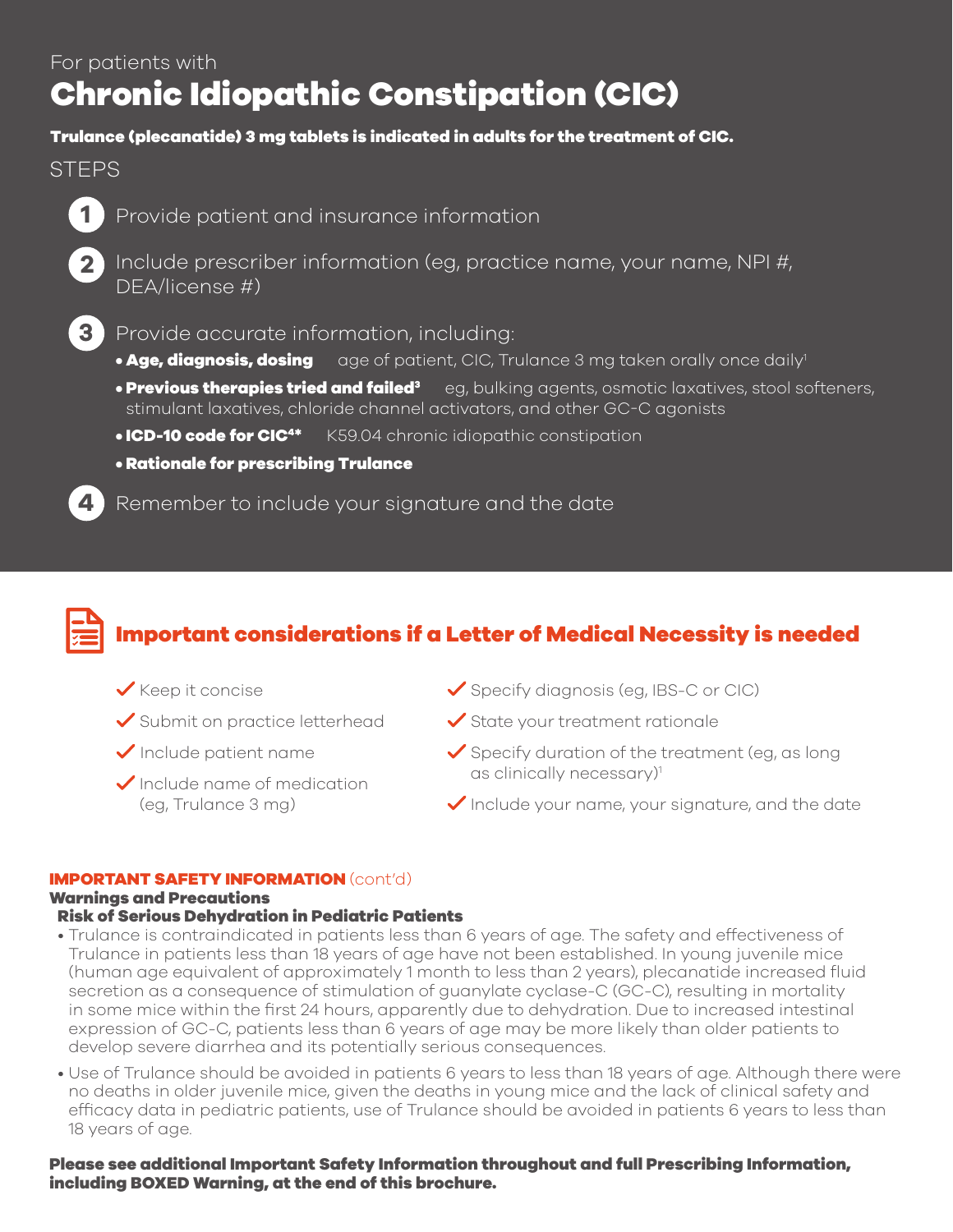# Common reasons for PA denials

| <b>Reason for Denial</b>                      | <b>Considerations for Avoiding Denial</b>                                                                                                                                                                                                                   |
|-----------------------------------------------|-------------------------------------------------------------------------------------------------------------------------------------------------------------------------------------------------------------------------------------------------------------|
| <b>Prior authorization not completed</b>      | Double-check PA, fill in missing information, and resubmit                                                                                                                                                                                                  |
| <b>Dosing does not match indication</b>       | Double-check dosing<br>• For IBS-C: Trulance 3 mg, orally once daily as recommended<br>• For CIC: Trulance 3 mg, orally once daily as recommended                                                                                                           |
| <b>Invalid diagnosis code</b>                 | Double-check ICD-10 code and resubmit<br>• IBS-C: K58.1 irritable bowel syndrome with constipation*<br>• CIC: K59.04 chronic idiopathic constipation*                                                                                                       |
| Did not try and fail formulary<br>alternative | Include information on why Trulance is necessary and how<br>you expect it to help the patient                                                                                                                                                               |
| <b>Product is a plan exclusion</b>            | Double-check coverage; Medicare excludes certain kinds of<br>drugs, but Trulance is not in any of those categories                                                                                                                                          |
| <b>Medication not covered</b>                 | You can request a medical exception for plans that don't<br>cover Trulance. Most of the time, Trulance is approved in<br>these plans. Trulance is covered for 63.3% of commercially<br>covered patients and 74.1% of Medicare Part-D patients <sup>2+</sup> |

 \* The ICD-10 codes and all other patient-access-related information are provided for informational purposes only. It is the treating physician's responsibility to determine the proper diagnosis, treatment, and applicable ICD-10 code. Salix Pharmaceuticals does not guarantee coverage or reimbursement for the product.

† Salix Pharmaceuticals does not guarantee coverage or reimbursement for the product. Formulary status subject to change.

# IMPORTANT SAFETY INFORMATION (cont'd)

# Warnings and Precautions (cont'd)

# Diarrhea

- Diarrhea was the most common adverse reaction in the four placebo-controlled clinical trials for CIC and IBS-C. Severe diarrhea was reported in 0.6% of Trulance-treated CIC patients, and in 1% of Trulance-treated IBS-C patients.
- If severe diarrhea occurs, the health care provider should suspend dosing and rehydrate the patient.

# Adverse Reactions

- In the two combined CIC clinical trials, the most common adverse reaction in Trulance-treated patients (incidence ≥2% and greater than in the placebo group) was diarrhea (5% vs 1% placebo).
- In the two combined IBS-C clinical trials, the most common adverse reaction in Trulance-treated patients (incidence ≥2% and greater than in the placebo group) was diarrhea (4.3% vs 1% placebo).

# Please see additional Important Safety Information throughout and full Prescribing Information, including BOXED Warning, at the end of this brochure.

References: 1. Trulance [prescribing information]. Bridgewater, NJ: Salix Pharmaceuticals. 2. Data on file. Bridgewater, NJ: Salix Pharmaceuticals. 3. Mounsey A, Raleigh M, Wilson A. Management of constipation in older adults. *Am Fam Physician*. 2015;92(6):500- 504. 4. ICD-10 data.<http://www.icd10data.com>. Accessed October 16, 2019.



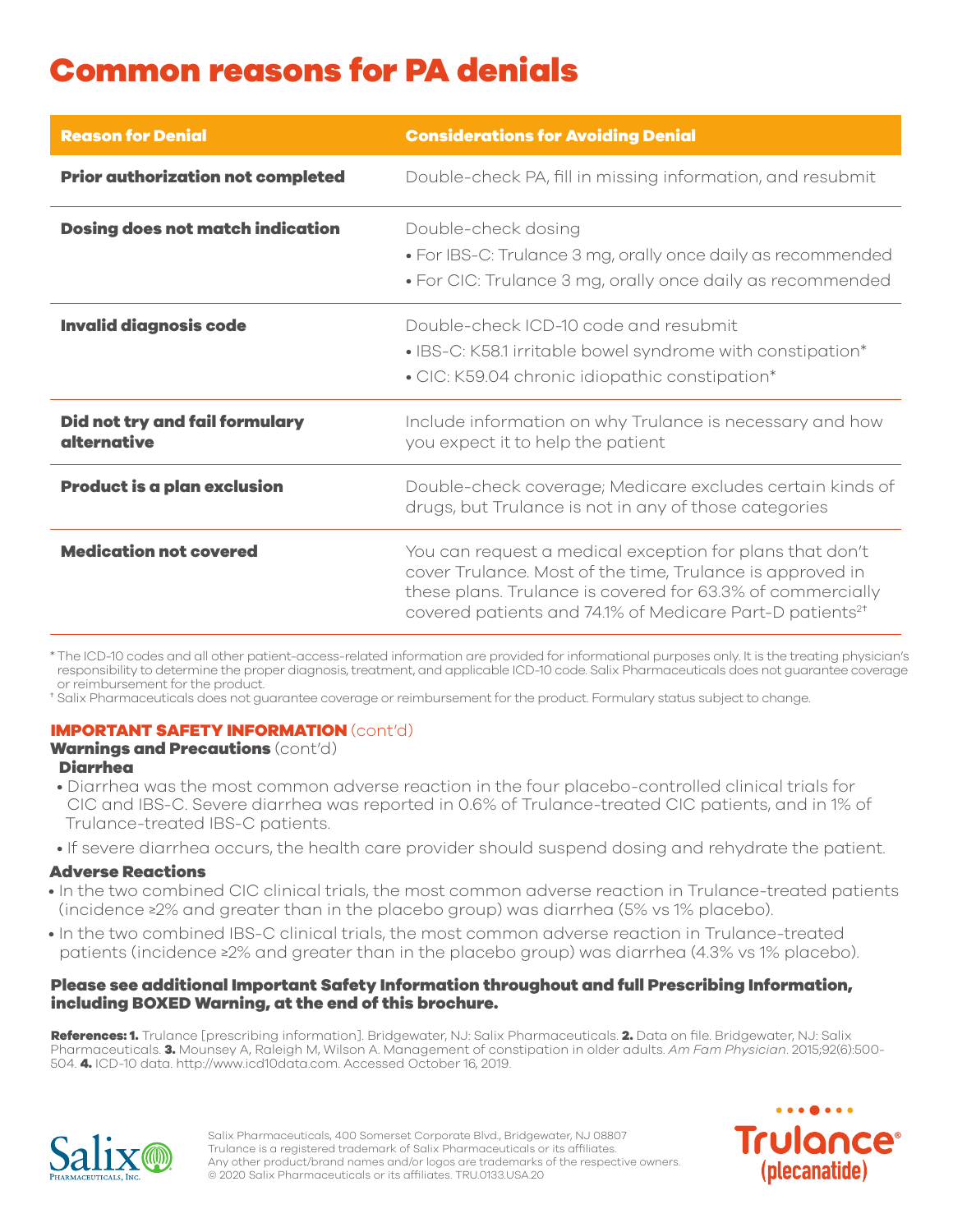#### HIGHLIGHTS OF PRESCRIBING INFORMATION These highlights do not include all the information needed to use TRULANCE safely and effectively. See full prescribing information for TRULANCE.

TRULANCE® (plecanatide) tablets, for oral use Initial U.S. Approval: 2017

#### WARNING: RISK OF SERIOUS DEHYDRATION IN PEDIATRIC PATIENTS *See full prescribing information for complete boxed warning.*

- TRULANCE is contraindicated in patients less than 6 years of age; in young juvenile mice, plecanatide caused death due to dehydration. (4, 8.4)
- Avoid use of TRULANCE in patients 6 years to less than 18 years of age. (5.1, 8.4)
- The safety and effectiveness of TRULANCE have not been established in patients less than 18 years of age. (8.4)

------------------------------ INDICATIONS AND USAGE ------------------------------

TRULANCE is a guanylate cyclase-C agonist indicated in adults for treatment of:

- chronic idiopathic constipation (CIC). (1)
- irritable bowel syndrome with constipation (IBS-C). (1)

### --------------------------- DOSAGE AND ADMINISTRATION---------------------------

- The recommended adult dosage of TRULANCE is
- CIC: 3 mg taken orally once daily. (2.1)
- IBS-C: 3 mg taken orally once daily. (2.1)

#### FULL PRESCRIBING INFORMATION: CONTENTS\*

WARNING: RISK OF SERIOUS DEHYDRATION IN PEDIATRIC PATIENTS

#### 1 INDICATIONS AND USAGE

#### 2 DOSAGE AND ADMINISTRATION

- 2.1 Recommended Dosage
- 2.2 Preparation and Administration Instructions

#### 3 DOSAGE FORMS AND STRENGTHS

#### 4 CONTRAINDICATIONS

- 5 WARNINGS AND PRECAUTIONS
	- 5.1 Risk of Serious Dehydration in Pediatric Patients
- 5.2 Diarrhea

#### 6 ADVERSE REACTIONS

- 6.1 Clinical Trials Experience
- 8 USE IN SPECIFIC POPULATIONS
	- 8.1 Pregnancy

#### FULL PRESCRIBING INFORMATION

WARNING: RISK OF SERIOUS DEHYDRATION IN PEDIATRIC PATIENTS

- TRULANCE is contraindicated in patients less than 6 years of age; in nonclinical studies in young juvenile mice administration of a single oral dose of plecanatide caused deaths due to dehydration *[see Contraindications (4), Use in Specifc Populations (8.4)]*.
- Avoid use of TRULANCE in patients 6 years to less than 18 years of age *[see Warnings and Precautions (5.1), Use in Specifc Populations (8.4)]*.
- The safety and effectiveness of TRULANCE have not been established in patients less than 18 years of age *[see Use in Specifc Populations (8.4)]*.

#### 1 INDICATIONS AND USAGE

TRULANCE is indicated in adults for the treatment of:

- chronic idiopathic constipation (CIC).
- irritable bowel syndrome with constipation (IBS-C)
- 2 DOSAGE AND ADMINISTRATION

#### 2.1 Recommended Dosage

The recommended dosage of TRULANCE for the treatment of CIC and IBS-C is 3 mg taken orally once daily.

#### 2.2 Preparation and Administration Instructions

- Take TRULANCE with or without food [see Clinical Pharmacology (12.3)].
- If a dose is missed, skip the missed dose and take the next dose at the regular time. Do not take two doses at the same time.

#### Administration Instructions (2.2):

- Take with or without food.
- Swallow tablets whole.
- For patients who have difficulty swallowing tablets whole or those with a nasogastric or gastric feeding tube, see full prescribing information with instructions for crushing the tablet and administering with applesauce or water.

--------------------------DOSAGE FORMS AND STRENGTHS--------------------------

#### Tablets: 3 mg (3)

#### -------------------------------- CONTRAINDICATIONS --------------------------------

- Patients less than 6 years of age due to the risk of serious dehydration. (4, 5.1, 8.4)
- Patients with known or suspected mechanical gastrointestinal obstruction. (4)

--------------------------- WARNINGS AND PRECAUTIONS ---------------------------

Diarrhea: Patients may experience severe diarrhea. If severe diarrhea occurs, suspend dosing and rehydrate the patient. (5.2)

----------------------------- ADVERSE REACTIONS ---------------------------------

Most common adverse reaction (≥2%) is diarrhea. (6.1)

To report SUSPECTED ADVERSE REACTIONS, contact Salix Pharmaceuticals at 1-800-321-4576 or FDA at 1-800-FDA-1088 or [www.fda.gov/medwatch.](www.fda.gov/medwatch)

# See 17 for PATIENT COUNSELING INFORMATION and Medication Guide.

Revised: 05/2019

- 8.2 Lactation
- 8.4 Pediatric Use
- 8.5 Geriatric Use
- 11 DESCRIPTION

# 12 CLINICAL PHARMACOLOGY

- 12.1 Mechanism of Action
- 
- 12.2 Pharmacodynamics 12.3 Pharmacokinetics
- 

## 13 NONCLINICAL TOXICOLOGY

#### 13.1 Carcinogenesis, Mutagenesis, Impairment of Fertility

#### 14 CLINICAL STUDIES

- 14.1 Chronic Idiopathic Constipation (CIC)
- 14.2 Irritable Bowel Syndrome with Constipation (IBS-C)

#### 16 HOW SUPPLIED/STORAGE AND HANDLING

#### 17 PATIENT COUNSELING INFORMATION

\*Sections or subsections omitted from the full prescribing information are not listed.

- Swallow a tablet whole for each dose.
- For adult patients with swallowing difficulties, TRULANCE tablets can be crushed and administered orally either in applesauce or with water or administered with water via a nasogastric or gastric feeding tube. Mixing TRULANCE crushed tablets in other soft foods or in other liquids has not been tested.

#### Oral Administration in Applesauce:

- 1. In a clean container, crush the TRULANCE tablet to a powder and mix with 1 teaspoonful of room temperature applesauce.
- 2. Consume the entire tablet-applesauce mixture immediately. Do not store the mixture for later use.

#### Oral Administration in Water:

- 1. Place the TRULANCE tablet in a clean cup.
- 2. Pour approximately 30 mL of room temperature water into the cup.
- 3. Mix by gently swirling the tablet and water mixture for at least 10 seconds. The TRULANCE tablet will fall apart in the water.
- 4. Swallow the entire contents of the tablet water mixture immediately.
- 5. If any portion of the tablet is left in the cup, add another 30 mL of water to the cup, swirl for at least 10 seconds, and swallow immediately.
- 6. Do not store the tablet-water mixture for later use.

#### Administration with Water via a Nasogastric or Gastric Feeding Tube:

- 1. Place the TRULANCE tablet in a clean cup with 30 mL of room temperature water.
- 2. Mix by gently swirling the tablet and water mixture for at least 15 seconds. The TRULANCE tablet will fall apart in the water.
- 3. Flush the nasogastric or gastric feeding tube with 30 mL of water using a catheter tip syringe.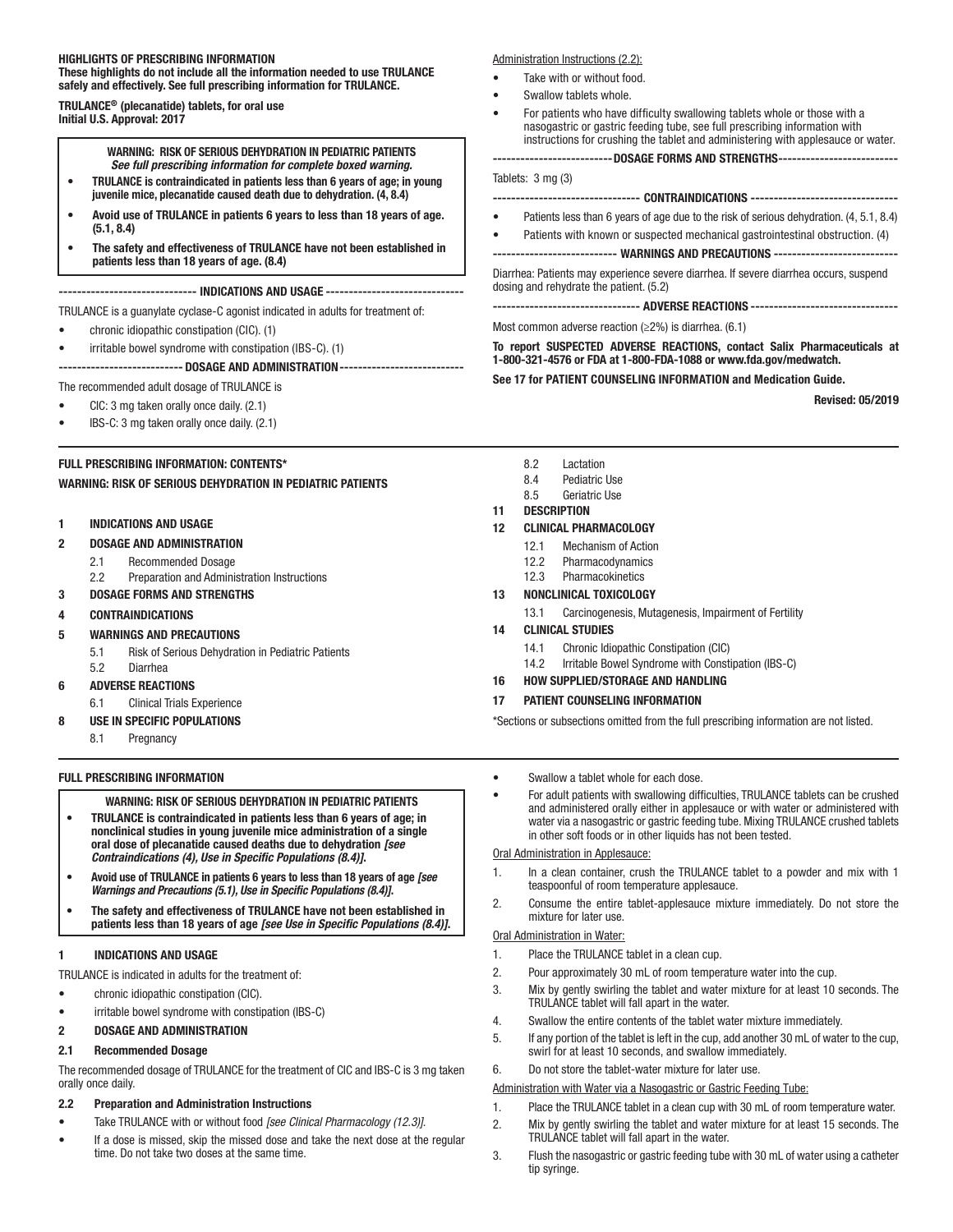- 4. Draw up the mixture using the syringe and immediately administer via the nasogastric or gastric feeding tube. Do not reserve for future use.
- 5. If any portion of the tablet is left in the cup, add another 30 mL of water to the cup, swirl for at least 15 seconds, and using the same syringe, administer via the nasogastric or gastric feeding tube.
- 6. Using the same or a fresh syringe, fush the nasogastric or gastric feeding tube with at least 10 mL of water.

#### 3 DOSAGE FORMS AND STRENGTHS

TRULANCE Tablets:

 3 mg: white to off-white, plain, round tablet debossed with "SP" on one side and "3" for 3 mg on the other side.

#### 4 CONTRAINDICATIONS

TRULANCE is contraindicated in:

- Patients less than 6 years of age due to the risk of serious dehydration [see Warnings and Precautions (5.1), Use in Specific Populations (8.4)].
- Patients with known or suspected mechanical gastrointestinal obstruction.

#### 5 WARNINGS AND PRECAUTIONS

#### 5.1 Risk of Serious Dehydration in Pediatric Patients

 TRULANCE is contraindicated in patients less than 6 years of age. The safety and effectiveness of TRULANCE in patients less than 18 years of age have not been established. In young juvenile mice (human age equivalent of approximately 1 month to less than 2 years), plecanatide increased fuid-secretion into the intestines as a consequence of stimulation of guanylate cyclase-C (GC-C), resulting in mortality in some mice within the frst 24 hours, apparently due to dehydration. Due to increased intestinal expression of GC-C, patients less than 6 years of age may be more likely than patients 6 years of age and older to develop severe diarrhea and its potentially serious consequences.

Avoid the use of TRULANCE in patients 6 years to less than 18 years of age. Although there were no deaths in older juvenile mice, given the deaths in younger mice and the lack of clinical safety and efficacy data in pediatric patients, avoid the use of TRULANCE in patients 6 years to less than 18 years of age [see Contraindications (4), Warnings and Precautions (5.2), Use in Specific Populations (8.4)].

#### 5.2 Diarrhea

Diarrhea was the most common adverse reaction in four placebo-controlled clinical trials, two in patients with CIC and two in patients with IBS-C. Severe diarrhea was reported in 0.6% of patients in two trials in patients with CIC and in 0.6% of patients in the two trials in patients with IBS-C [see Adverse Reactions (6.1)]. If severe diarrhea occurs, suspend dosing and rehydrate the patient.

#### 6 ADVERSE REACTIONS

#### 6.1 Clinical Trials Experience

Because clinical studies are conducted under widely varying conditions, adverse reaction rates observed in the clinical trials of a drug cannot be directly compared with rates in the clinical trials of another drug and may not refect the rates observed in practice.

Demographic characteristics were comparable between the TRULANCE and placebo groups in all studies [see Clinical Studies (14)].

#### Chronic Idiopathic Constipation (CIC)

The safety data described below reflect data from 1733 adult patients with CIC randomized in two double-blind, placebo-controlled clinical trials (Study 1 and Study 2) to receive placebo or 3 mg of TRULANCE once daily for 12 weeks.

#### Most Common Adverse Reactions

Table 1 provides the incidence of adverse reactions reported in at least 2% of CIC patients in the TRULANCE-treated group and at an incidence that was greater than in the placebo group.

#### Table 1: Most Common Adverse Reactions<sup>a</sup> in Two Placebo-Controlled Trials of TRULANCE [Study 1 and Study 2] in Patients with CIC

| <b>Adverse Reaction</b> | TRULANCE, 3 mg<br>$(N = 863)$<br>$\%$ | <b>Placebo</b><br>$(N = 870)$<br>$\%$ |
|-------------------------|---------------------------------------|---------------------------------------|
| Diarrhea                |                                       |                                       |

Reported in at least 2% of TRULANCE-treated patients with CIC and at an incidence greater than placebo.

#### **Diarrhea**

 of placebo-treated patients. Severe diarrhea was reported to occur within the frst 3 days The majority of reported cases of diarrhea occurred within 4 weeks of treatment initiation. Severe diarrhea was reported in 0.6% of TRULANCE-treated patients compared to 0.3% of treatment [see Warnings and Precautions (5.2)].

#### Adverse Reactions Leading to Discontinuation

Discontinuations due to adverse reactions occurred in 4% of TRULANCE-treated patients and 2% of placebo-treated patients. The most common adverse reaction leading to discontinuation was diarrhea: 2% of TRULANCE-treated patients and 0.5% of placebotreated patients withdrew due to diarrhea.

#### Less Common Adverse Reactions

 incidence greater than placebo were: sinusitis, upper respiratory tract infection, abdominal distension, fatulence, abdominal tenderness, and increased liver biochemical tests Adverse reactions reported in less than 2% of TRULANCE-treated patients and at an (2 patients with alanine aminotransferase (ALT) greater than 5 to 15 times the upper limit of normal and 3 patients with aspartate aminotransferase (AST) greater than 5 times the upper limit of normal).

#### Irritable Bowel Syndrome with Constipation (IBS-C)

The safety data described below refect data from 1449 adults patients with IBS-C randomized in two double-blind, placebo-controlled clinical trials (Study 3 and Study 4) to receive placebo or 3 mg TRULANCE once daily for 12 weeks.

#### Most Common Adverse Reactions

Table 2 provides the incidence of adverse reactions reported in at least 2% of IBS-C patients treated with TRULANCE and at an incidence that was greater than in the placebo group.

#### Table 2: Most Common Adverse Reactions<sup>a</sup> in Two Placebo-Controlled Trials of TRULANCE [Study 3 and Study 4] in Patients with IBS-C

| <b>Adverse Reaction</b> | <b>TRULANCE, 3 mg</b><br>$(N = 723)$<br>% | <b>Placebo</b><br>$(N = 726)$<br>$\frac{0}{0}$ |
|-------------------------|-------------------------------------------|------------------------------------------------|
| Diarrheab               | 4.3                                       |                                                |

a: Reported in at least 2% of TRULANCE-treated patients with IBS-C and at an incidence greater than placebo.

b: Verbatim reports of diarrhea were recorded as adverse reactions; reports of loose stools and increase in stool frequency were recorded as adverse reactions if they were also reported to be bothersome to the patient.

#### Diarrhea

The majority of reported cases of diarrhea occurred within 4 weeks of treatment initiation. Severe diarrhea was reported in 1% of TRULANCE-treated patients compared to 0.1% of placebo-treated patients [see Warnings and Precautions (5.2)]. Severe diarrhea was reported to occur within the first day of treatment.

#### Adverse Reactions Leading to Discontinuation

Discontinuations due to adverse reactions occurred in 2.5% of TRULANCE-treated patients and 0.4% of placebo-treated patients. The most common adverse reaction leading to discontinuation was diarrhea: 1.2% of TRULANCE-treated patients and 0% of placebo-treated patients withdrew due to diarrhea.

#### Less Common Adverse Reactions

 patients and at an incidence greater than placebo were: nausea, nasopharyngitis, upper Adverse reactions reported in 1% or more but less than 2% of TRULANCE-treated respiratory tract infection, urinary tract infection, and dizziness. Two patients reported increased liver biochemical tests (alanine aminotransferase (ALT) greater than 5 to 15 times the upper limit of normal).

#### 8 USE IN SPECIFIC POPULATIONS

#### 8.1 Pregnancy

#### Risk Summary

Plecanatide and its active metabolite are negligibly absorbed systemically following oral administration [see Clinical Pharmacology (12.3)] and maternal use is not expected to result in fetal exposure to the drug. The available data on TRULANCE use in pregnant women are not sufficient to inform any drug-associated risks for major birth defects and miscarriage. In animal developmental studies, no effects on embryo-fetal development were observed with oral administration of plecanatide in mice and rabbits during organogenesis at doses much higher than the recommended human dosage.

population is unknown. All pregnancies have a background risk of birth defect, loss, or other The estimated background risk of major birth defects and miscarriage for the indicated adverse outcomes. In the United States general population, the estimated background risk of major birth defects and miscarriage in clinically recognized pregnancies is 2% to 4% and 15% to 20%, respectively.

# Data

## Animal data

Pregnant mice and rabbits were administered plecanatide during the period of organogenesis. There was no evidence of harm to embryo-fetal development at oral doses up to 800 mg/kg/day in mice and 250 mg/kg/day in rabbits. Oral administration of up to 600 mg/kg/day in mice during organogenesis through lactation produced no developmental abnormalities or effects on growth, learning and memory, or fertility in the offspring through maturation.

The maximum recommended human dose is approximately 0.05 mg/kg/day, based on a 60-kg body weight. Limited systemic exposure to plecanatide was achieved in animals during organogenesis (area under the plasma concentration-time curve  $(AUC_i) = 449$  ng•h/mL in rabbits given 250 mg/kg/day). Plecanatide and its active metabolite are not measurable in human plasma following administration of the recommended clinical dosage. Therefore, animal and human doses should not be compared directly for evaluating relative exposure.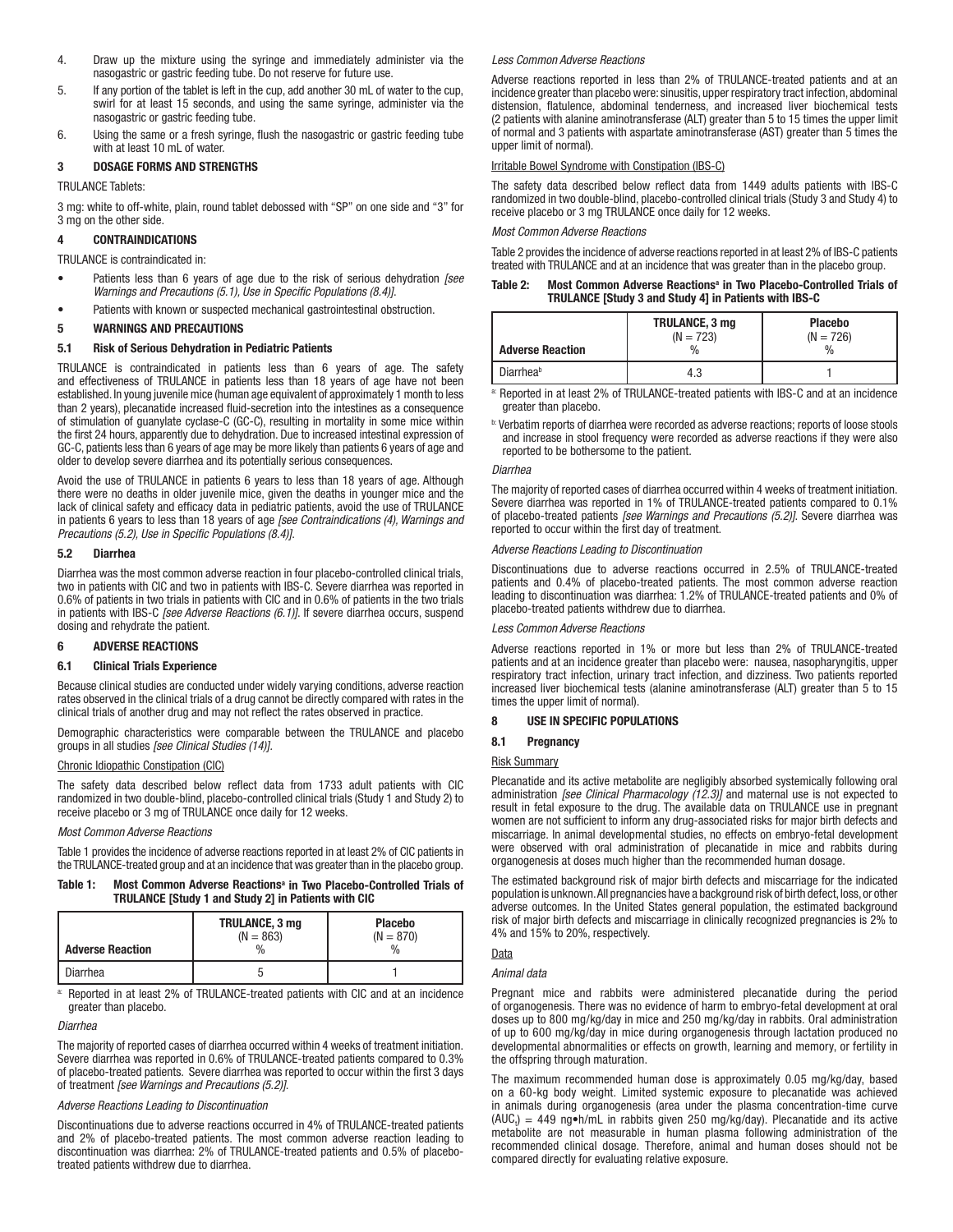#### 8.2 Lactation

#### Risk Summary

There is no information regarding the presence of plecanatide in human milk, or its effects on milk production or the breastfed infant. No lactation studies in animals have been conducted. Plecanatide and its active metabolite are negligibly absorbed systemically following oral administration [see Clinical Pharmacology (12.3)]

It is unknown whether the negligible systemic absorption of plecanatide by adults will result in a clinically relevant exposure to breastfed infants. Exposure to plecanatide in breastfed infants has the potential for serious adverse effects [see Use in Special Populations (8.4)]. The developmental and health benefits of breastfeeding should be considered along with the mother's clinical need for TRULANCE and any potential adverse effects on the breastfed infant from TRULANCE or from the underlying maternal condition.

#### 8.4 Pediatric Use

TRULANCE is contraindicated in pediatric patients less than 6 years of age. Avoid use of TRULANCE in patients 6 years to less than 18 years of age [see Contraindications (4), Warnings and Precautions (5.1)]. The safety and effectiveness of TRULANCE in patients less than 18 years of age have not been established.

In nonclinical studies, deaths occurred within 24 hours in young juvenile mice (human age equivalent of approximately 1 month to less than 2 years) following oral administration of plecanatide, as described below in Juvenile Animal Toxicity Data. Because of increased intestinal expression of GC-C, patients less than 6 years of age may be more likely than patients 6 years of age and older to develop diarrhea and its potentially serious consequences. TRULANCE is contraindicated in patients less than 6 years of age. Given the deaths in young juvenile mice and the lack of clinical safety and efficacy data in pediatric patients, avoid the use of TRULANCE in patients 6 years to less than 18 years of age.

#### Juvenile Animal Toxicity Data

Single oral doses of plecanatide at 0.5 mg/kg and 10 mg/kg caused mortality in young juvenile mice on postnatal days 7 and 14, respectively (human age equivalent of approximately 1 month to less than 2 years). Treatment-related increases in the weight of intestinal contents were observed in juvenile mice following single doses of plecanatide on postnatal day 14 (human age equivalent of approximately less than 2 years), consistent with increased fuid in the intestinal lumen. Although the recommended human dose is approximately 0.05 mg/kg/day, based on a 60-kg body weight, plecanatide and its active metabolite are not measurable in adult human plasma, whereas systemic absorption was demonstrated in the juvenile animal toxicity studies. Animal and human doses should not be compared directly for evaluating relative exposure.

#### 8.5 Geriatric Use

#### Chronic Idiopathic Constipation (CIC)

Of 2601 subjects in placebo-controlled clinical trials of TRULANCE, 273 (10%) were 65 years of age and over, and 47 (2%) were 75 years and over. Clinical studies of TRULANCE did not include sufficient numbers of patients aged 65 and over to determine whether they respond differently from patients 18 years to less than 65 years of age.

#### Irritable Bowel Syndrome with Constipation (IBS-C)

Of 1621 subjects in the placebo-controlled clinical studies of TRULANCE, 134 (8.3%) were 65 years of age and over, and 25 (1.5%) were 75 years and over. Clinical studies of TRULANCE did not include sufficient numbers of patients aged 65 and over to determine whether they respond differently from patients 18 years to less than 65 years of age.

#### **DESCRIPTION**

acid peptide with the following chemical name: L-Leucine, L-asparaginyl-L- $\alpha$ -aspartyl-L-TRULANCE (plecanatide) is a guanylate cyclase-C (GC-C) agonist. Plecanatide is a 16 amino α-glutamyl-L-cysteinyl-L-α-glutamyl-L-leucyl-L-cysteinyl-L-valyl-L-asparaginyl-L-valyl-L-alanyl-L-cysteinyl-L-threonylglycyl-L-cysteinyl-, cyclic (4 > 12),(7 > 15)-bis(disulfide).

The molecular formula of plecanatide is  $C_{65}H_{104}N_{18}O_{26}S_4$  and the molecular weight is 1682 Daltons. The amino acid sequence for plecanatide is shown below:

$$
H\text{-Asn'-Asp^2-Glu^3-Cys^4-Glu^5-Leu^6-Cys^7-Val^8-Asn^9-Val^{10}-Ala^{11}-Cys^{12}-Thr^{13}-Gly^{14}-Cys^{15}-Leu^{16}-OH\\
$$

#### The solid lines linking cysteines illustrate disulfide bridges.

Plecanatide is an amorphous, white to off-white powder. It is soluble in water. TRULANCE tablets are supplied as 3 mg tablets for oral administration. The inactive ingredients are magnesium stearate and microcrystalline cellulose.

#### 12 CLINICAL PHARMACOLOGY

#### 12.1 Mechanism of Action

Plecanatide is a structural analog of human uroguanylin, and similarly to uroguanylin, plecanatide functions as a guanylate cyclase-C (GC-C) agonist. Both plecanatide and its active metabolite bind to GC-C and act locally on the luminal surface of the intestinal epithelium. Activation of GC-C results in an increase in both intracellular and extracellular concentrations of cyclic guanosine monophosphate (cGMP). Elevation of extracellular cGMP has been associated with a decrease in the activity of pain-sensing nerves in animal models of visceral pain. Elevation of intracellular cGMP stimulates secretion of chloride and bicarbonate into the intestinal lumen, mainly through activation of the cystic fbrosis transmembrane conductance regulator (CFTR) ion channel, resulting in increased intestinal fuid and accelerated transit. In animal models, plecanatide has been shown to increase fuid secretion into the gastrointestinal (GI) tract, accelerate intestinal transit, and cause changes in stool consistency.

In an animal model of visceral pain, plecanatide reduced abdominal muscle contractions, a measure of intestinal pain.

#### 12.2 Pharmacodynamics

#### Food Effect

Subjects who received either a low-fat, low calorie (LF-LC) meal or a high fat, high calorie (HF-HC) meal reported looser stools than fasted subjects up to 24 hours after a single dose of TRULANCE 9 mg (3 times the recommended dose). In clinical studies, TRULANCE was administered with or without food [see Dosage and Administration (2.2)].

#### 12.3 Pharmacokinetics

#### Absorption

 TRULANCE dose of 3 mg. Therefore, standard pharmacokinetic parameters such as AUC, Plecanatide was minimally absorbed with negligible systemic availability following oral administration. Concentrations of plecanatide and its active metabolite in plasma were below the limit of quantitation in the majority of analyzed plasma samples after an oral maximum concentration  $(C_{\text{max}})$ , and half-life  $(t_{\text{fs}})$  could not be calculated.

#### Food Effect

In a crossover study, 24 healthy subjects were given a single dose of TRULANCE 9 mg (3 times the recommended dose) in 3 different states: fasted; following a low-fat, lowcalorie meal (LF-LC; approximately 350 calories: 17% from fat, 66% from carbohydrate, and 17% from protein); and following a high-fat, high-calorie meal (HF-HC; approximately 1000 calories: 60% from fat, 25% from carbohydrate, and 15% from protein). Plecanatide was detected in 1 subject (fasted state) at 0.5 and 1 hour post dose. Plecanatide concentrations were below the limit of quantitation for all other time points and for all other subjects. The active metabolite was not detected in any subject.

#### **Distribution**

Given that plecanatide concentrations following clinically relevant oral doses were not measurable, plecanatide is expected to be minimally distributed in tissues. Oral plecanatide was localized to the GI tract where it exerted its effects as a GC-C agonist with negligible systemic exposure. Plecanatide exhibited little to no binding to human serum albumin or human  $\alpha$ -1-acid glycoprotein.

#### Elimination

#### Metabolism

Plecanatide was metabolized in the GI tract to an active metabolite by loss of the terminal leucine moiety. Both plecanatide and the metabolite were proteolytically degraded within the intestinal lumen to smaller peptides and naturally occurring amino acids.

#### Excretion

No excretion studies have been conducted in humans. Plecanatide and its active metabolite were not measurable in plasma following administration of the recommended clinical doses.

#### **Drug Interaction Studies**

Neither plecanatide nor its active metabolite inhibited the cytochrome P450 (CYP) enzymes 2C9 and 3A4, and they did not induce CYP3A4 in vitro.

Plecanatide and its active metabolite were neither substrates nor inhibitors of the transporters P-glycoprotein (P-gp) or breast cancer resistance protein (BCRP) in vitro.

#### 13 NONCLINICAL TOXICOLOGY

#### 13.1 Carcinogenesis, Mutagenesis, Impairment of Fertility

#### **Carcinogenesis**

 exposure occurred in humans. Therefore, animal and human doses should not be The carcinogenic potential of plecanatide was assessed in 2-year carcinogenicity studies in mice and rats. Plecanatide was not tumorigenic in mice at oral doses up to 90 mg/kg/day or in rats at oral doses up to 100 mg/kg/day. Limited systemic exposure to plecanatide was achieved at the tested dose levels in animals, whereas no detectable compared directly for evaluating relative exposure.

#### **Mutagenesis**

Plecanatide was not genotoxic in the *in vitro* bacterial reverse mutation (Ames) assay, *in vitro* mouse lymphoma mutation assay, or the *in vivo* mouse bone marrow micronucleus assay.

#### Impairment of Fertility

Plecanatide had no effect on fertility or reproductive function in male or female mice at oral doses of up to 600 mg/kg/day.

#### 14 CLINICAL STUDIES

#### 14.1 Chronic Idiopathic Constipation (CIC)

 two 12-week, double-blind, placebo-controlled, randomized, multicenter clinical studies or TRULANCE 3 mg, once daily. In clinical studies, study medication was administered The efficacy of TRULANCE for the management of symptoms of CIC was established in in adult patients (Study 1 and Study 2). In the Intention-to-Treat (ITT) population, a total of 905 patients (Study 1) and 870 patients (Study 2) were randomized 1:1 to either placebo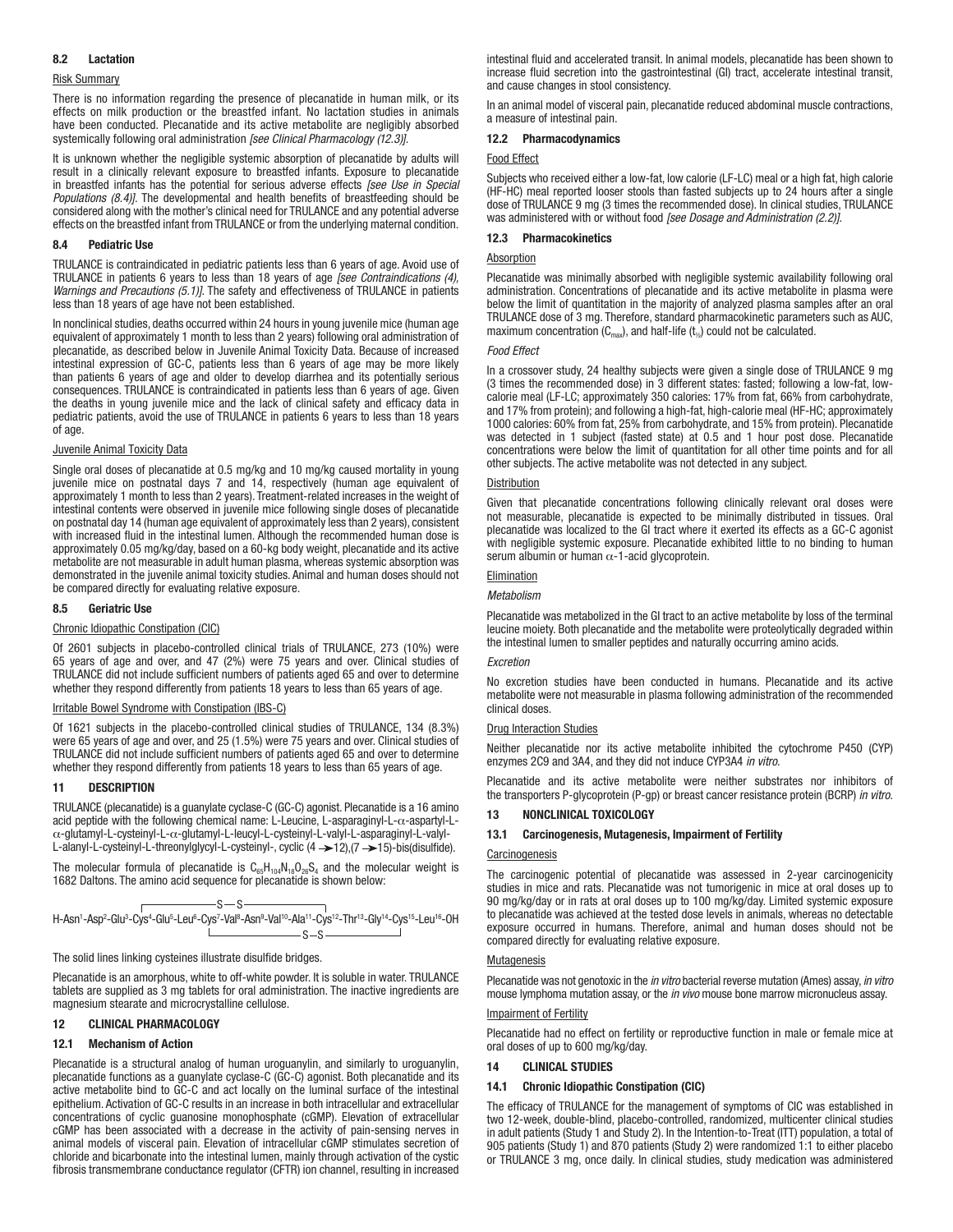without respect to food intake. Demographics for these studies included an overall mean age of 45 years (range 18 to 80 years), 80% female, 72% white, and 24% black.

To be eligible for the studies, patients were required to meet modifed Rome III criteria for at least 3 months prior to the screening visit, with symptom onset for at least 6 months prior to diagnosis. Rome III criteria were modifed to require that patients report less than 3 defecations per week, rarely have a loose stool without the use of laxatives, not use manual maneuvers to facilitate defecations, and not meet criteria for IBS-C. In addition, patients were required to report at least two of the following symptoms:

- Straining during at least 25% of defections
- Lumpy or hard stool in at least 25% of defecations
- Sensation of incomplete evacuations for at least 25% of defecations
- Sensation of anorectal obstruction/blockage for at least 25% of defecations

Patients who met these criteria were also required to demonstrate the following during the last 2 weeks of the screening period:

- Less than 3 complete spontaneous bowel movements (CSBMs) (a CSBM is an SBM that is associated with a sense of complete evacuation) in each of the two weeks
- Bristol Stool Form Scale (BSFS) of 6 or 7 in less than 25% of spontaneous bowel movements (SBMs) (an SBM is a bowel movement occurring in the absence of laxative use
- One out of the following three:
	- BSFS of 1 or 2 in at least 25% of defecations  $\circ$
	- A straining value recorded on at least 25% of days when a BM was reported  $\circ$
	- $\circ$ At least 25% of BMs result in a sense of incomplete evacuation

The efficacy of TRULANCE was assessed using a responder analysis and change-frombaseline in CSBM and SBM endpoints. Efficacy was assessed using information provided by patients on a daily basis in an electronic diary.

A responder was defned as a patient who had at least 3 CSBMs in a given week and an increase of at least 1 CSBM from baseline in the same week for at least 9 weeks out of the 12 week treatment period and at least 3 of the last 4 weeks of the study. The responder rates are shown in Table 3.

#### Table 3: Effcacy Responder Rates in the Two Placebo-controlled Studies of CIC: at least 9 of 12 weeks and at least 3 of the last 4 weeks (ITT Population)

| Study 1                |                                   |                             |                                                                              |
|------------------------|-----------------------------------|-----------------------------|------------------------------------------------------------------------------|
|                        | <b>TRULANCE 3 mg</b><br>$N = 453$ | <b>Placebo</b><br>$N = 452$ | <b>Treatment</b><br>Difference <sup>a</sup><br>$[95%$ CI <sup>b</sup> ]      |
| Responder <sup>c</sup> | 21%                               | 10%                         | 11%<br>$[6.1\%, 15.4\%]$                                                     |
| Study 2                |                                   |                             |                                                                              |
|                        | <b>TRULANCE 3 mg</b><br>$N = 430$ | <b>Placebo</b><br>$N = 440$ | <b>Treatment</b><br><b>Difference</b> <sup>a</sup><br>[95% CI <sup>b</sup> ] |
| Responder <sup>c</sup> | 21%                               | 13%                         | 8%<br>$[2.6\%, 12.4\%]$                                                      |

 $a: p-value < 0.005$ 

- $b: Cl =$  confidence interval
- c: Primary endpoint defned as a patient who had a least 3 CSBMs in a given week and an increase of at least 1 CSBM from baseline in the same week for at least 9 weeks out of the 12 week treatment period and at least 3 of the last 4 weeks of the study.

In both studies, improvements in the frequency of CSBMs/week were seen as early as week 1 with improvement maintained through week 12. The difference between the TRULANCE group and the placebo group in the mean change of CSBMs/week frequency from baseline to week 12 was approximately 1.1 CSBMs/week.

Over the 12 week treatment period, improvements were observed in stool frequency (number of CSBMs/week and SBMs/week) and/or stool consistency (as measured by the BSFS), and/or in the amount of straining with bowel movements (amount of time pushing or physical effort to pass stool) in the TRULANCE group as compared to placebo.

Following completion of the study drug treatment period, patients continued to record data in the daily diary for a 2 week Post-Treatment Period. During this time, TRULANCEtreated patients generally returned to baseline for these study endpoints.

 reactions than TRULANCE 3 mg once daily. Therefore, TRULANCE 6 mg once daily is not In Studies 1 and 2, a third randomized treatment arm of TRULANCE 6 mg once daily did not demonstrate additional treatment benefit and had a greater incidence of adverse recommended [see Dosage and Administration (2.1)].

#### 14.2 Irritable Bowel Syndrome with Constipation (IBS-C)

 two 12-week, double-blind, placebo-controlled, randomized, multicenter clinical studies The efficacy of TRULANCE for the management of symptoms of IBS-C was established in in adult patients (Study 3 and Study 4). In the Intention-to-Treat (ITT) population, a total

 without respect to food intake. Demographics for these studies included an overall mean of 699 patients (Study 3) and 754 patients (Study 4) received treatment with placebo or TRULANCE 3 mg once daily. In clinical studies, study medication was administered age of 44 years (range 18 to 83 years), 74% female, 73% white, and 22% black.

To be eligible, patients were required to meet the Rome III criteria for IBS for at least 3 months prior to the screening visit, with symptom onset for at least 6 months prior to diagnosis. Diagnosis required recurrent abdominal pain or discomfort at least 3 days/month in the last 3 months associated with 2 or more of 1) improvement with defecation, 2) onset associated with a change in frequency of stool, and 3) onset associated with a change in form (appearance) of stool. Patients also met the IBS-C differentiation criteria for constipation, characterized by a stool pattern such that at least 25% of defecations are hard or lumpy stools and no more than 25% of defecations are loose or watery stool.

Patients who met these criteria were excluded if they demonstrated the following during the last 2 weeks of the screening period:

- Worst abdominal pain intensity (WAPI) score of 0 on an 11-point scale for more than 2 days during each week
- An average WAPI of less than 3 for either week
- More than 3 complete spontaneous bowel movements (CSBMs) or more than six spontaneous bowel movements (SBMs) per week in either week
- Bristol Stool Form Scale (BSFS) of 7 for any SBM recorded
- More than 1 day in either week with a BSFS of 6 for any SBM recorded
- No use of rescue laxative (bisacodyl) within 72 hours before randomization

The efficacy of TRULANCE was assessed using a responder analysis based on abdominal pain intensity and a stool frequency responder (CSBM) endpoint. Efficacy was assessed using information provided by patients on a daily basis through an electronic phone diary system.

A responder was defned as a patient who met both the abdominal pain intensity and stool frequency responder criteria in the same week for at least 6 of the 12 treatment weeks. The abdominal pain intensity and stool frequency responder criteria assessed each week were defned as:

- Abdominal pain intensity responder: a patient who experienced a decrease in the weekly average of worst abdominal pain in the past 24 hours score (measured daily) of at least 30% compared with baseline weekly average.
- Stool frequency responder: a patient who experienced an increase of at least 1 CSBM per week from baseline.

The responder rates are shown in Table 4.

#### Table 4: Efficacy Responder Rates in the Two Placebo-controlled Studies of IBS-C: Overall Responder for at least 6 of the 12 Treatment Weeks (ITT Population)

| Study 3                                                              |                             |                                   |                                                       |
|----------------------------------------------------------------------|-----------------------------|-----------------------------------|-------------------------------------------------------|
|                                                                      | <b>Placebo</b><br>$N = 350$ | <b>TRULANCE 3 mg</b><br>$N = 349$ | <b>Treatment</b><br><b>Difference</b><br>[95% $Cla$ ] |
| Responder <sup>b</sup>                                               | 18%                         | 30%                               | 12%<br>$[6\%, 18\%]$                                  |
| <b>Components of</b><br><b>Responder Endpoint</b>                    |                             |                                   |                                                       |
| Abdominal Pain Responder <sup>c</sup><br>CSBM Responder <sup>d</sup> | 32%<br>35%                  | 41%<br>48%                        |                                                       |
| Study 4                                                              |                             |                                   |                                                       |
|                                                                      | <b>Placebo</b><br>$N = 379$ | <b>TRULANCE 3 mg</b><br>$N = 375$ | <b>Treatment</b><br><b>Difference</b><br>[95% CIª]    |
| Responder <sup>b</sup>                                               | 14%                         | 21%                               | 7%<br>$[2\%, 13\%]$                                   |
| Components of<br><b>Responder Endpoint</b>                           |                             |                                   |                                                       |
| Abdominal Pain Responder <sup>c</sup><br><b>CSBM Responderd</b>      | 23%<br>28%                  | 33%<br>34%                        |                                                       |

 $a: Cl =$  confidence interval

b: A responder for these trials was defined as a patient who met both the abdominal pain and CSBM weekly responder criteria for at least 6 of the 12 weeks.

An abdominal pain responder was defined as a patient who met the criteria of at least 30% reduction from baseline in weekly average of the worst daily abdominal pain, for at least 6 of the 12 weeks.

 $d$ : A CSBM responder was defined as a patient who achieved an increase in at least 1 CSBM per week, from baseline, for at least 6 of 12 weeks.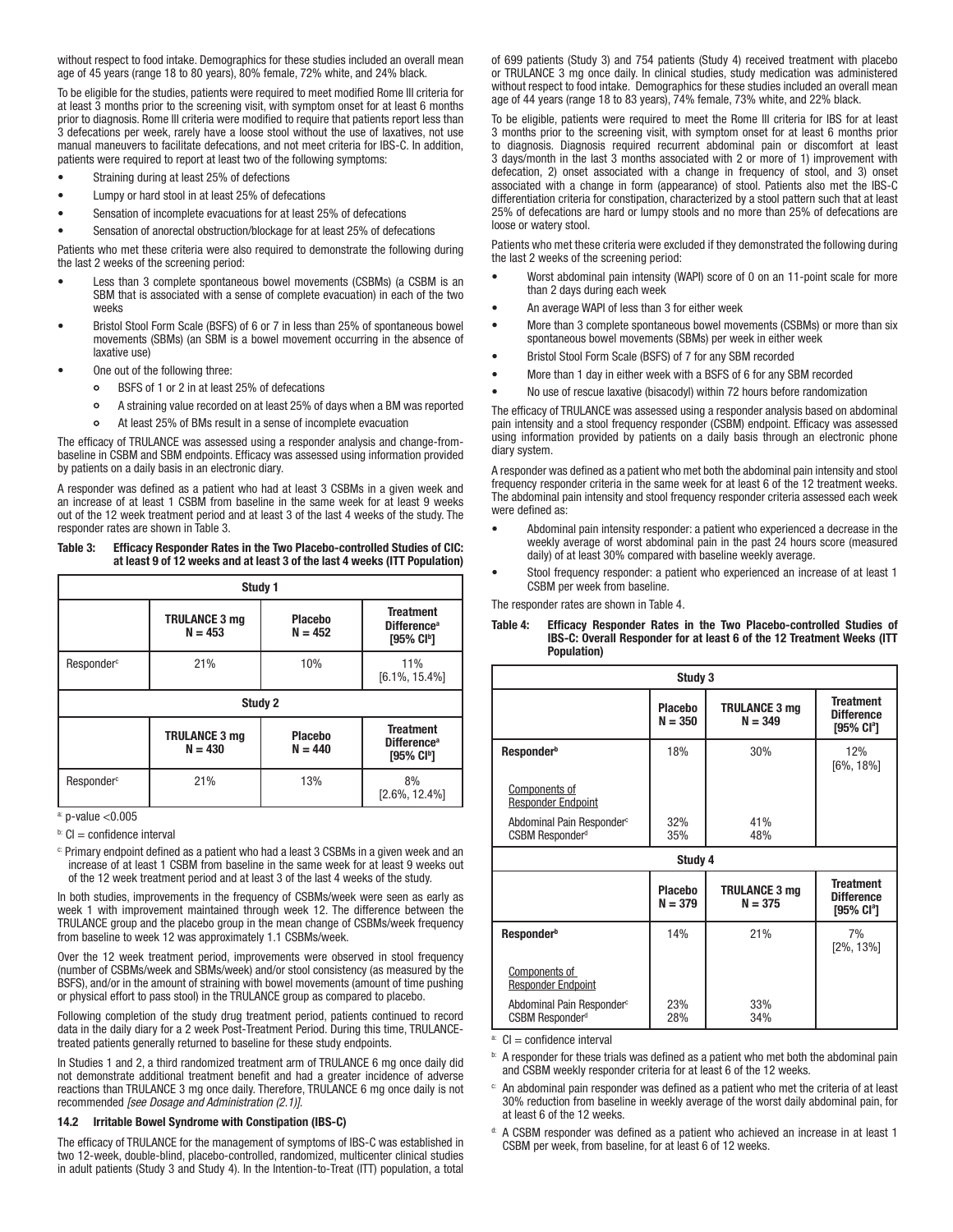In both studies, the proportion of responders who were also weekly responders for at least 2 of the 4 treatment weeks in month 3, the last month of treatment was greater in the TRULANCE groups compared to placebo.

Over the 12 week treatment period, improvements were observed in both stool consistency (as measured by the BSFS) and in the amount of straining with bowel movements (amount of time pushing or physical effort to pass stool) in the 3 mg TRULANCE group as compared to placebo.

Following completion of the study drug treatment period, patients continued to record data in the daily diary for a 2-week Post-Treatment Period. During this time, TRULANCEtreated patients generally returned to baseline for these study endpoints.

not demonstrate additional treatment benefit over the 3 mg dose. Therefore, TRULANCE In Studies 3 and 4, a third randomized treatment arm of TRULANCE 6 mg once daily did 6 mg once daily is not recommended [see Dosage and Administration (2.1)].

#### 16 HOW SUPPLIED/STORAGE AND HANDLING

 a child-resistant pack or in a white, opaque, high-density polyethylene round bottle with a screw-top polypropylene child-resistant cap and heat-activated induction seal. Each bottle TRULANCE tablets are packaged in an aluminum foil unit dose blister pack of 30 in container-closure system also contains a desiccant and a polyester coil.

TRULANCE 3 mg tablets are white to off-white, plain and round, debossed with "SP" on one side and "3" for 3 mg on the other side and supplied as:

| <b>NDC Number</b> | <b>Size</b>                                                             |
|-------------------|-------------------------------------------------------------------------|
| 65649-003-30      | Bottle of 30                                                            |
| 70194-003-30      | Aluminum foil unit dose blister pack<br>of 30 in a child-resistant pack |

Store at room temperature, 20 to 25°C (68 to 77°F); excursions permitted to 15 to 30°C (59 to 86°F) [see USP Controlled Room Temperature].

 Keep TRULANCE in a dry place. Protect from moisture. For bottles, keep TRULANCE in the original bottle. Do not remove desiccant from the bottle. Do not subdivide or repackage.

#### 17 PATIENT COUNSELING INFORMATION

Advise the patient to read the FDA-approved patient labeling (Medication Guide).

#### Advise Patients:

#### Diarrhea

To stop TRULANCE and contact their healthcare provider if they experience severe diarrhea [see Warnings and Precautions (5.2)].

#### Accidental Ingestion

Accidental ingestion of TRULANCE in children, especially in children less than 6 years of age, may result in severe diarrhea and dehydration. Instruct patients to take steps to store TRULANCE securely and out of reach of children and to dispose of unused TRULANCE [see Contraindications (4), Warnings and Precautions (5.2)].

#### Administration and Handling Instructions

- To take TRULANCE once daily with or without food *[see Dosage and Administration*]  $(2.2)$ ].
- If a dose is missed, skip the missed dose and take the next dose at the regular time. Do not take two doses at the same time.
- To swallow TRULANCE tablets whole.
- If adult patients have swallowing difficulties, TRULANCE tablets can be crushed and administered orally in either applesauce or with water, or administered with water via a nasogastric or gastric feeding tube, as described in the Medication Guide.
- To keep TRULANCE in a dry place. Protect from moisture. For bottles, keep TRULANCE in the original bottle. Do not remove desiccant from the bottle. Do not subdivide or repackage. Remove and discard polyester coil after opening. Keep bottles closed tightly [see How Supplied/Storage and Handling (16)].

#### Distributed by:

Salix Pharmaceuticals, a division of Bausch Health US, LLC Bridgewater, NJ 08807 USA

U.S. Patent Numbers: 7,041,786; 7,799,897; 8,637,451; 9,610,321; 9,616,097; 9,919,024; 9,925,231 and 10,011,637

Trulance is a trademark of Salix Pharmaceuticals or its affliates.

© 2019 Salix Pharmaceuticals, Inc. or its affliates

9676900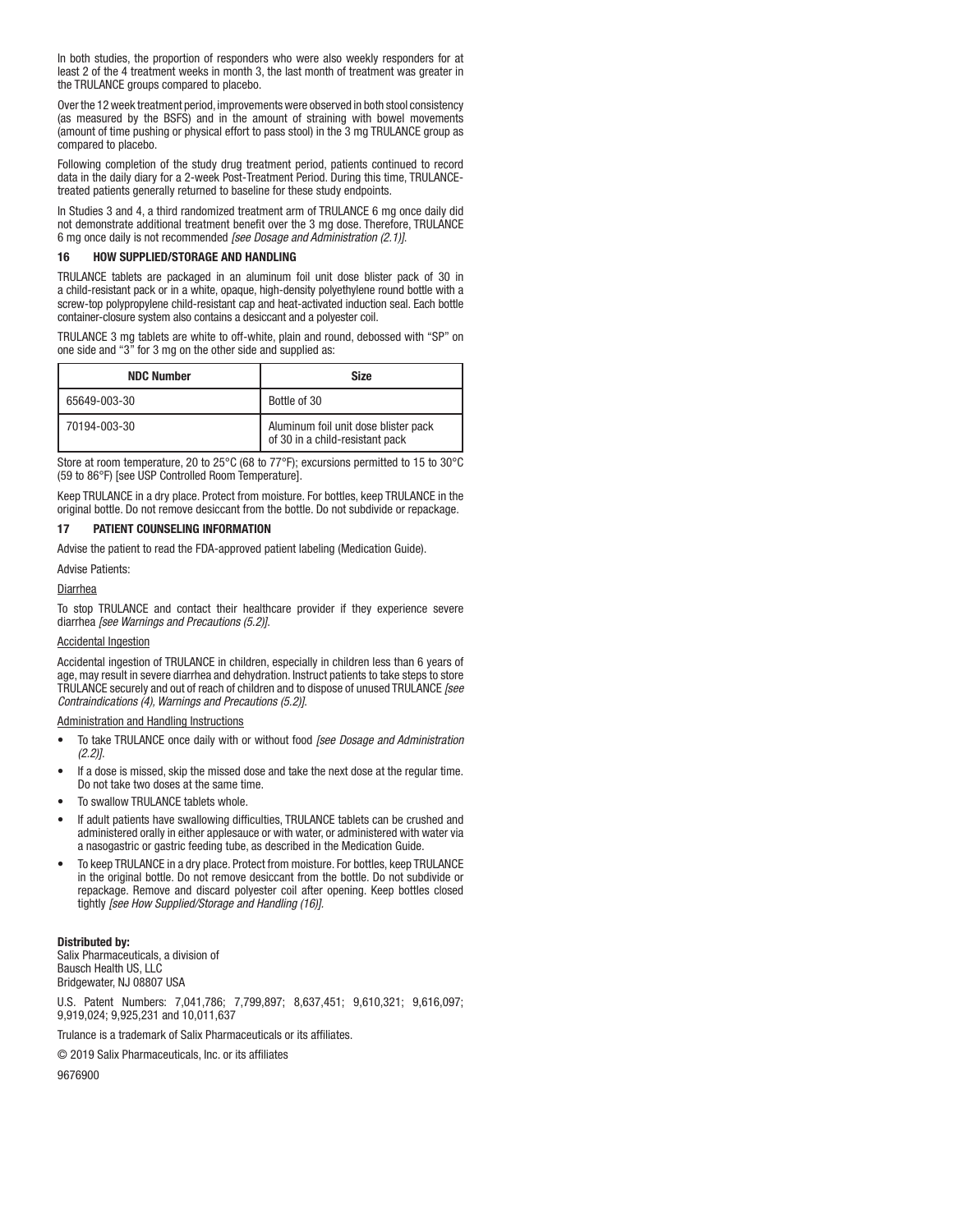# Medication Guide TRULANCE® (TROO lans) (plecanatide) tablets

What is the most important information I should know about TRULANCE?

- $\bullet$ • Do not give TRULANCE to children who are less than 6 years of age. It may harm them.
- $\bullet$ • You should not give TRULANCE to children 6 years to less than 18 years of age. It may harm them.

See "What are the possible side effects of TRULANCE?" for more information about side effects.

# What is TRULANCE?

TRULANCE is a prescription medicine used in adults to treat:

- a type of constipation called chronic idiopathic constipation (CIC). Idiopathic means the cause of the constipation is unknown.
- irritable bowel syndrome with constipation (IBS-C).

It is not known if TRULANCE is safe and effective in children less than 18 years of age.

# Who should not take TRULANCE?

- Do not give TRULANCE to children who are less than 6 years of age.
- Do not take TRULANCE if a doctor has told you that you have a bowel blockage (intestinal obstruction).

# Before taking TRULANCE, tell your doctor about all of your medical conditions, including if you:

- are pregnant or plan to become pregnant. It is not known if TRULANCE will harm your unborn baby.
- are breastfeeding or plan to breastfeed. It is not known if TRULANCE passes into your breast milk. Talk with your doctor about the best way to feed your baby if you take TRULANCE.

Tell your doctor about all the medicines you take, including prescription and over-the-counter medicines, vitamins, and herbal supplements.

# How should I take TRULANCE?

- Take TRULANCE exactly as your doctor tells you to take it.
- Take TRULANCE by mouth, 1 time each day with or without food.
- If you miss a dose, skip the missed dose. Take the next dose at your regular time. Do not take 2 doses at the same time.
- TRULANCE tablets should be swallowed whole.
	- $\circ$ Adults who cannot swallow TRULANCE tablets whole may crush the TRULANCE tablet and mix with applesauce or dissolve TRULANCE in water before swallowing. TRULANCE tablets may also be taken with water by adults through a nasogastric or gastric feeding tube.

It is not known if TRULANCE is safe and effective when crushed and mixed with other foods or dissolved in other liquids.

# Taking TRULANCE in applesauce:

- Crush the TRULANCE tablet in a clean container until it is a powder and mix with 1 teaspoon of room temperature applesauce.
- Swallow all of the TRULANCE and applesauce mixture right away. Do not keep the TRULANCE and applesauce mixture for future use.

# Taking TRULANCE in water:

- Place the TRULANCE tablet in a clean cup and pour 1 ounce (30 mL) of room temperature water into the cup.
- Gently swirl the TRULANCE tablet and water for at least 10 seconds. The TRULANCE tablet will fall apart in the water.
- Swallow all of the TRULANCE tablet and water mixture right away. Do not keep the mixture for future use.
- If you see any part of the tablet left in the cup, add another 1 ounce (30 mL) of water to the cup, swirl for at least 10 seconds, and swallow right away.

# Taking TRULANCE through a nasogastric or gastric feeding tube:

Gather the supplies you will need to take your TRULANCE dose. Your doctor should tell you what size catheter tip syringe you will need for your dose. Ask your doctor if you have any questions about how to give TRULANCE the right way.

- Place the TRULANCE tablet in a clean cup with 1 ounce (30 mL) of room temperature water.
- Gently swirl the TRULANCE tablet and water for at least 15 seconds. The TRULANCE tablet will fall apart in the water.
- Flush the nasogastric or gastric feeding tube with 1 ounce (30 mL) of water.
- Draw up the TRULANCE tablet and water mixture into a catheter tip syringe and give right away through the nasogastric or gastric feeding tube. Do not keep the mixture for future use.
- If you see any part of the tablet left in the cup, add another 1 ounce (30 mL) of water to the cup, swirl for at least 15 seconds and use the same catheter tip syringe to give the mixture through the nasogastric or gastric feeding tube.
- Using the same or another catheter tip syringe, fush the nasogastric or gastric feeding tube with at least 10 mL of water.